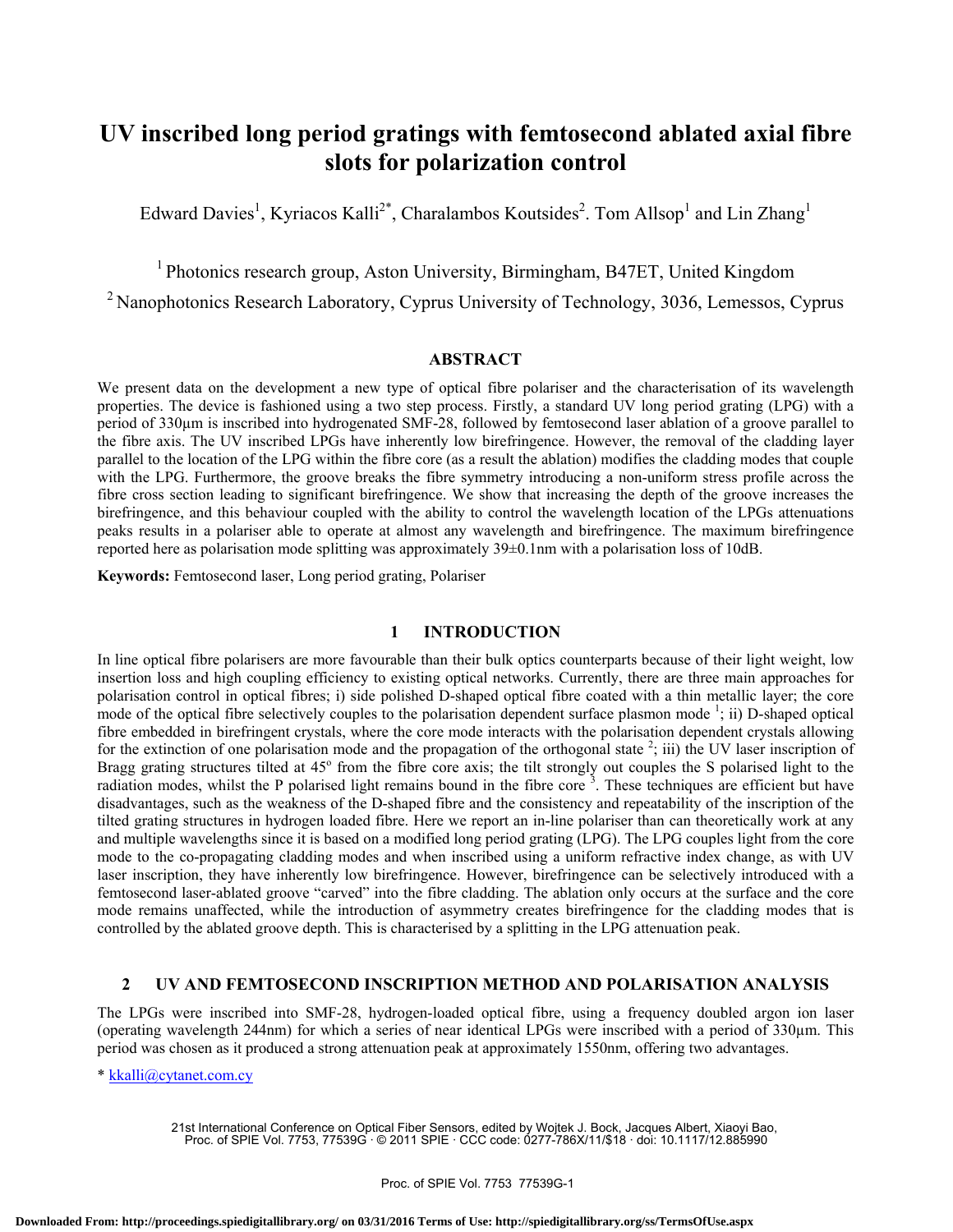Firstly, the device can be designed to operate for the 1550nm optical communications window, and secondly, this attenuation peak is coincident with the centre of the broadband light source used for device characterisation and allows for large wavelength monitoring range. The LPGs were annealed at 100°C for 48 hours to stabilise the transmission spectrum. A femtosecond laser system with a 100 kHz repetition rate, emitting 300fs pulses of energy 10 $\mu$ J at a wavelength of 1035nm, was used to micro-machine a slot into the fibre cladding above the region of the grating. A long working distance, high NA Mitutoyo lens was used to generate a small and highly accurate focal spot for the ablation of the micro-slot structures, which is critical to the direct write nature of the work. The fibre was suspended on fibre mounts on a high precision Aerotech air bearing 2D translation stage, for high accuracy motion of the fibre. The slot was made by multiple scans starting from the cladding edge then moving inwards towards the core. In this way, the ablated slot depth was controlled and repeatable. The slot lengths were made to be between 20-30mm long and were visually inspected using a microscope to establish their size and shape. The polarization response was then investigated using a light source coupled to a polarization controller (<1 degree polarization accuracy), through the device and into an OSA.

### **3 RESULTS**

Two samples were investigated and produced the best polarisation responses; the first experienced a 3dB transmission loss (SLPG-1) or loss of power, whilst the second was deeper and demonstrated a 12dB transmission loss (SLPG-2). Looking at the 3dB loss micro-slot long period grating (μSLPG), the recorded microscope images are shown in Fig. 1. The images show, from the optical fibre surface to the base of the ablated slot the depth is approximately 7µm. Whereas Fig. 1(c) shows that at the widest part of the ablated slot the width is approximately 4.4µm.



Fig. 1 The ablated groove in SLPG-1 at (a) the surface of the optical fibre, (b) the bottom of the slot and (c) the width of the slot

Plotting the transmission spectra before and after the cladding ablation (Fig. 2) identifies the differences created in the ablation process. The ablation changes the modal structure and distribution; this in turn affects the coupling co-efficient for each mode. This is obvious from a few distinct differences, the attenuation peak located at 1472nm (before ablation) has experienced a red wavelength shift, also it's coupling strength has decreased and finally a second attenuation peak is now evident.



Fig. 2 The transmission spectra for SLPG-1 (a) before the ablation and (b) after the ablation showing the two polarisation peaks for polarisation states 90<sup>°</sup> apart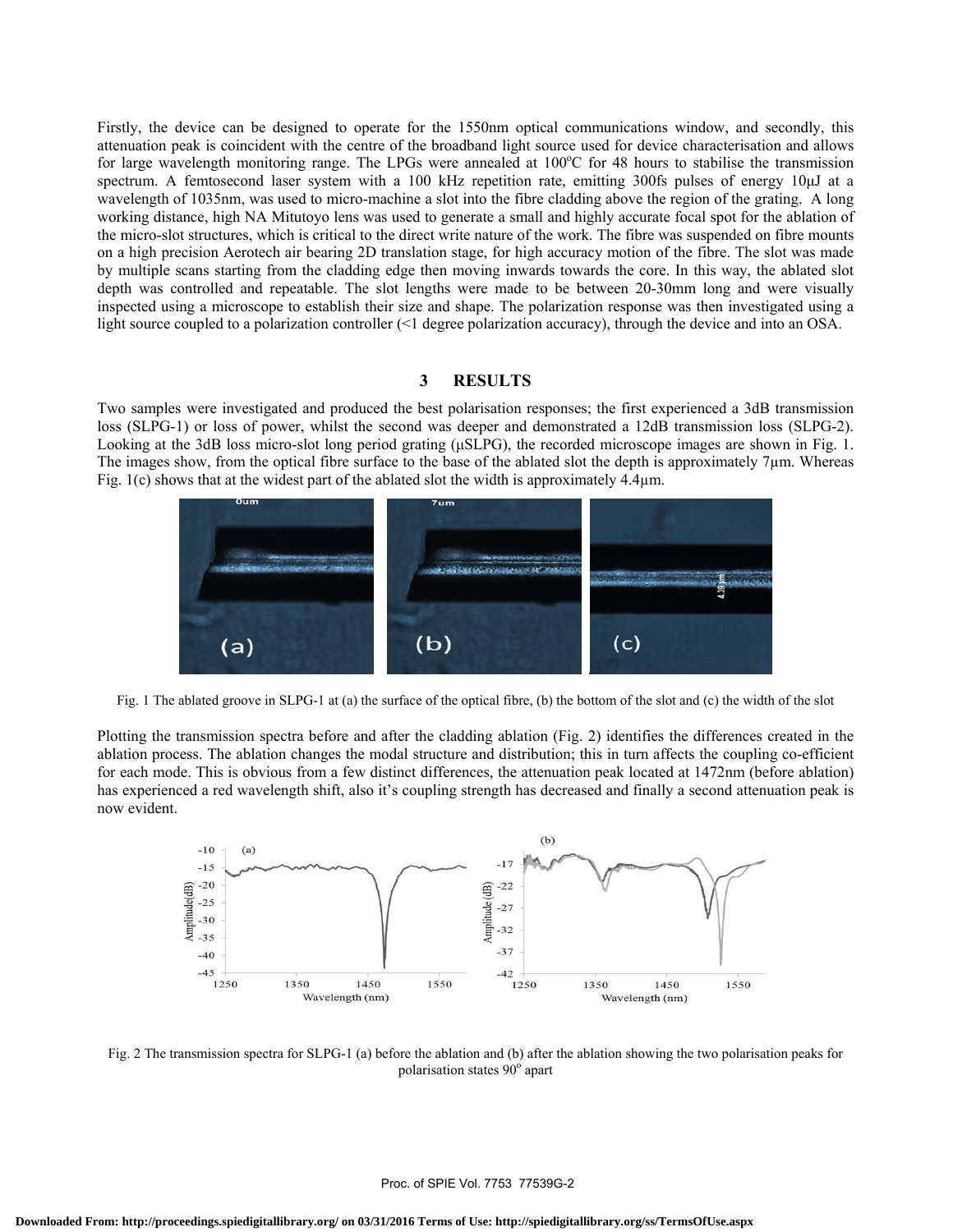The important difference to note in Fig. 2(b), is that the attenuation peaks are now displaying a birefringence where none was seen before. We focus on the separated peaks at approximately 1530nm wavelength, since they are the strongest. The polarisation response for this peak was evaluated by changing the input polarisation of light from  $0^{\circ}$  to  $180^{\circ}$  in  $10^{\circ}$ increments and calculating the corresponding amplitude change and wavelength shift and this is shown in Fig. 3. The amplitude of the attenuation peak shrinks and grows, as one would expect with the decrease in strength of one polarisation moving to a growth in strength as the other polarisation begins to dominate. The wavelength polarisation shows a connected response with fixed wavelength position until the input polarisation angle changes significantly, enough for the other polarisation state of the device to dominate. The maximum wavelength and amplitude variation SLPG-1 was calculated to be approximately 13.4±0.1nm and 12dB, respectively.



Fig. 3 The polarisation response for the peak at approximately 1530nm for (a) the amplitude and (b) the wavelength

Examining SLPG-2 with the microscope produced the images shown in Fig. 4. Two differences are apparent when comparing SLPG-1 to 2. The ablated groove in the optical fibre cladding is now deeper and wider, which is to be expected since SLPG-2 had a far greater transmission loss of 12dB.



Fig. 4 The ablated groove in SLPG-2 at (a) the surface of the optical fibre, (b) the bottom of the slot and (c) the width of the slot

Examining the spectra before and after the cladding ablation is shown in Fig. 5. The ablation process has again caused a splitting of the attenuation peak associated at 90° to each other in terms of input polarisation of light. The deeper and wider groove has produced a larger birefringence, greater than that seen in grating SLPG-1, with the attenuation peaks located at approximately 1455nm and 1495nm (for the strongest attenuation peak). Continuing our examination, the strongest attenuation peak, the polarisation response was evaluated by changing the input polarisation of light from  $0^\circ$  to 180<sup>°</sup> in 10<sup>°</sup> increments and calculating the corresponding amplitude change and wavelength shift and this is shown in Fig. 6. The amplitude shrinks and grows as one would expect with birefringent attenuation peaks. The wavelength shift is interesting, as the wavelength separation is so great between the two attenuation peaks that when they shrink and grow, as the polarisation changes, they do not affect each other. This gives rise to distinct wavelength regions of operation and means the device can be highly selective. The measured maximum amplitude variation due changing the input polarisation of light is 10dB and the wavelength birefringence was calculated at 39±0.1nm. This suggests that with increasing cladding ablation depths comes increased wavelength birefringence, as anticipated.